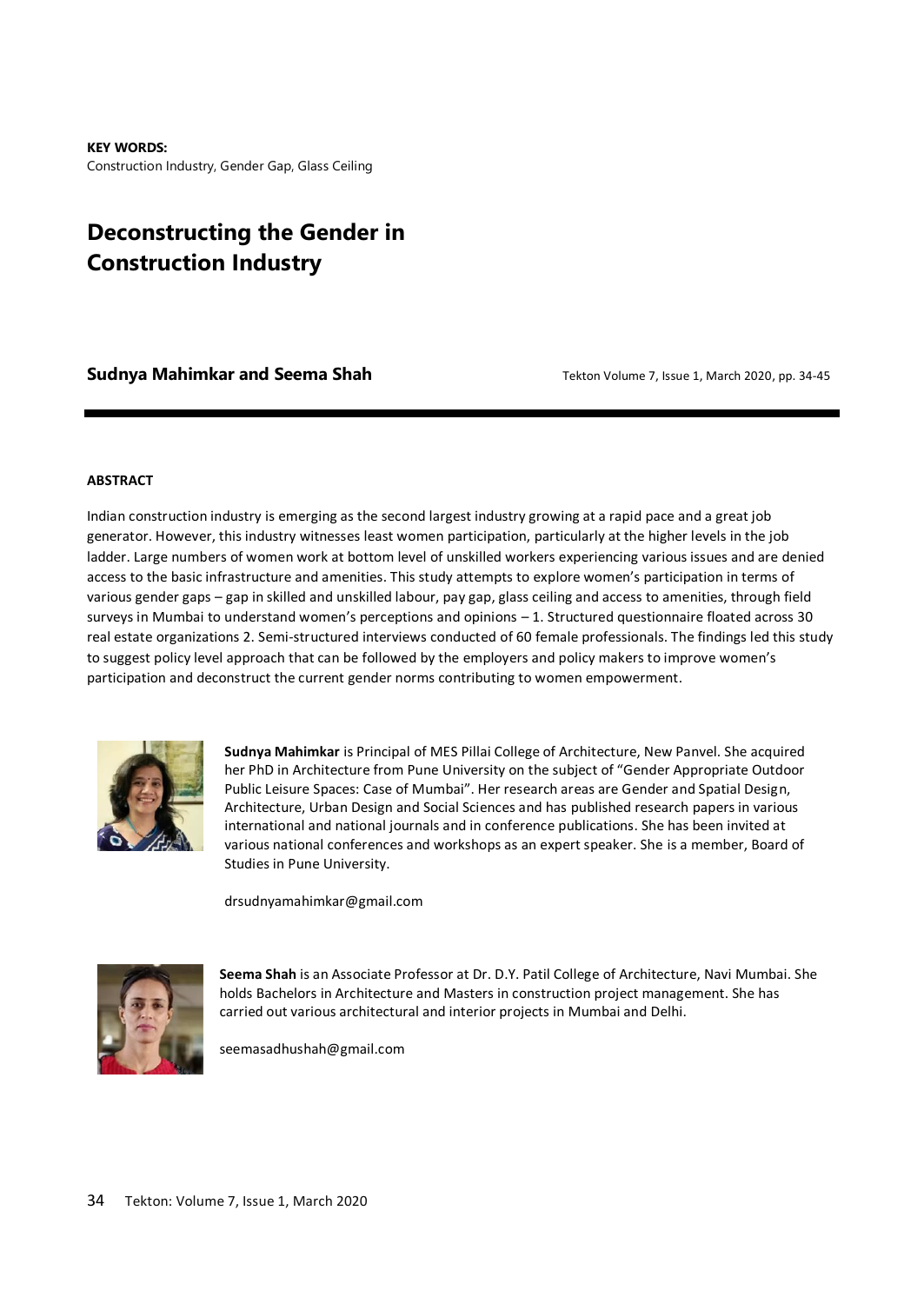# **Introduction**

*"Men do the important work in the world and the work done by men is what is important."* (Freeman, 1971)

Women's struggle seems to be never ending in terms of independence, may it be decision making or financial. Opportunities to better jobs in organized sector still remains a dream for this large underprivileged half of the population. Women's economic empowerment and their social status are the critical factors contributing to nations' overall growth. Since 2005, it has been observed that there is continuous decline in the female labour force worldwide. As compared to 39% in 2018 world average, India has female labour force participation (LFPR – Working age women who are in employment or available for work) percentage as low as 22.1% ranking among the lowest ten which explains the severe gender gap in employment in the organized sector (The World Bank, 2019).

Opportunities for women to be leaders or be at a higher level in the ladder are almost nonexistent. In terms of leadership, the blunt truth is that men still run the world. Women hold just 20% of seats in parliaments globally (Sandberg & Scovell, 2013) as compared to India that has 14% women representation in the Lok Sabha elections of 2019 (Deuskar, 2019).

The work field presents no different scenario. The percentage of female 'Fortune 500 CEOS of America' reached it's all time high of 6.4 in 2017 (32 out of the 500) and fell to 4.8 percent again in 2018 after several of those women left those roles (Lindley, 2019). In India, it is just 3.4% (17 out of 500).

Further, there are few industries or fields that are highly male dominated where the female proportion is highly skewed and women at the top of the ladder are almost absent. Construction industry is one of them. It is one of the largest employment generators and has a strong linkage with various industries. Indian construction industry is emerging as the second largest that is growing at a mammoth scale and at a rapid pace (Sen, 2016). The statistics suggests that, out of total female labour force (around 30 million), 51% of females work in construction industry, of which 92% were engaged in carrying loads of cement, bricks, concrete etc. while receiving only half payment as compared to their male counterparts (Jhabvala & Kanbur, 2002). As per the recent study of 2014, from all registered companies at NSE, only about three percent of women are CEOs, and further, from all CEOs, only 3.69 percent are Managing Directors (Verma and Basu 2019). The situation is worse in construction industry.



*Figure 1: Percentage of women at different levels of management as compared to men Source: The Economic times, March 2019*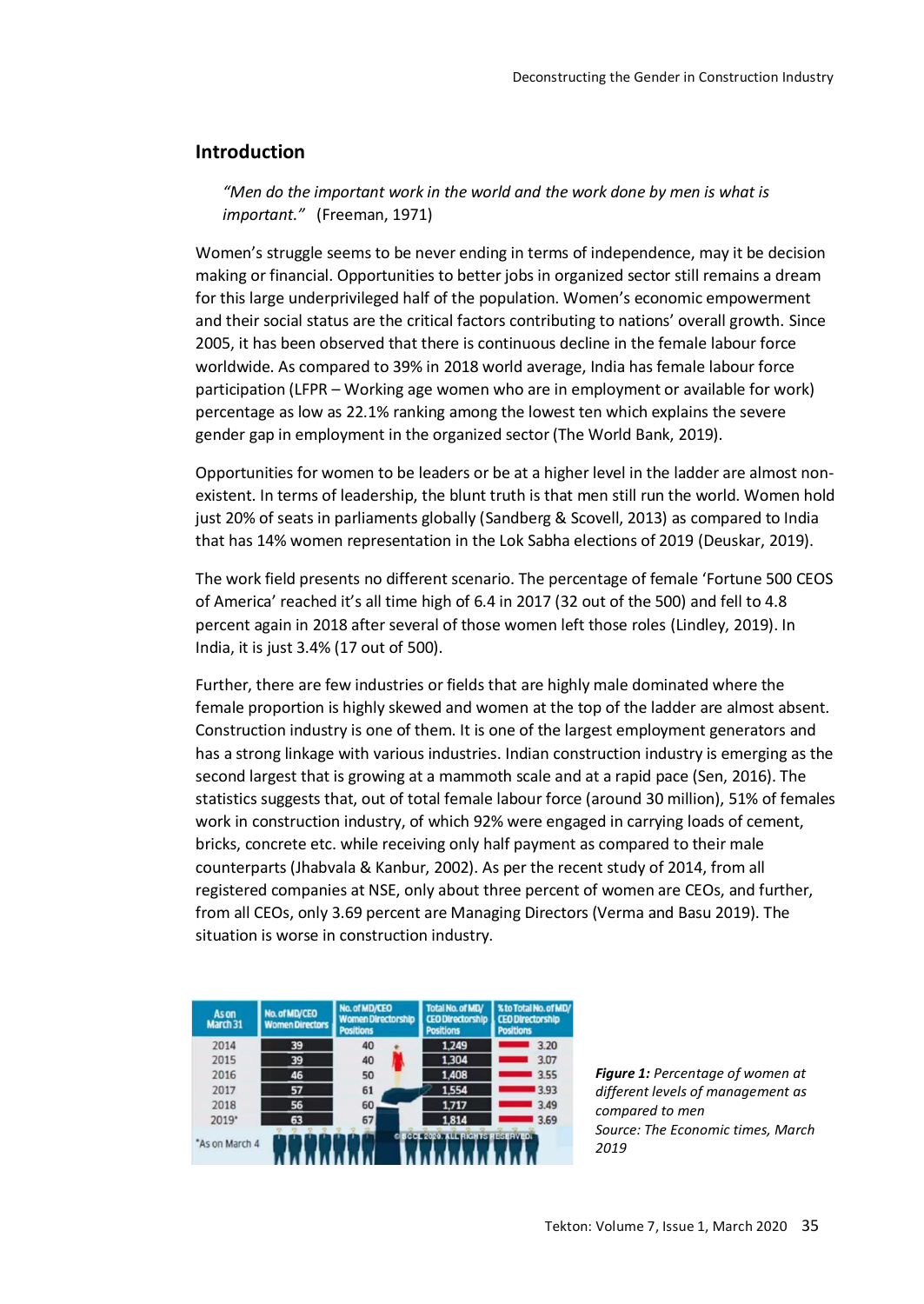Thus, while women are adequately represented in the construction workforce at large, they remain scarcely present in managerial positions. Yet, this adequate representation of women will not last long as there has been a reduction of demand for unskilled labour since mid-1990s; and has fallen to a historic low of 23.3% in 2017-18, meaning that over three out of four women over the age of 15 in India are neither working nor seeking work which will lead these women to simply take care of chores and tend children (Rukmini 2019). Even from the existing female work force, most is almost exclusively unskilled, casual and manual labourers.

With respect to the gender gap in this industry, Geerstemar (2007) observes that percentage of women professionals in construction industry is very low, particularly if they want to lead or manage their own construction firm (Geerstemar, 2007).

The major gender gaps in the construction industry are at four levels:

- 1. Gap in skilled and unskilled labour
- 2. Pay gap
- 3. Breaking the Glass ceiling
- 4. Availability of infrastructure, amenities and facilities

Pertaining to these gaps, this study attempts to understand the concept of master-builder and evolution of this concept through the historical times, hierarchy structure of present construction industry, division of labour and women's participation while understanding barriers.

Talent, creativity and potential of half the population is missed out in those fields or industries where gender disparity exists. This study primarily is focused on this principle that leads to suggestions in terms of approaches to bridge the gender gaps at different levels and paving a path to cultural shift toward inclusivity of women in the construction industry.

# **Theoretical Framework**

Since ancient period, as per Rigveda, Vedic architecture assigns the credit of designing the universe to great master builder Vishwakarma as a divine architect/ engineer who had creative power. Planning of several town and temple designs were credited to him such as Swarga, Lanka, Dwaraka and Jagannath temple at Puri (Vishvakarman, 2019). An ancient literature dealing with planning of houses and towns is credited to male authors such as Mayamatam (by Mayamuni), Arthashastra (by Chanakya), Smarangan Sutradhara (by Bhojdeva), De architectura (by Vitruvious), etc. assume master builder and construction labour both as males.

There are only a few examples of women as decision makers – they were mostly princesses or queens who conceived and executed monuments during the Mughal period such as Humayun's Tomb at Delhi or Itmad-ud-daulah at Agra (Pal, 2016). Rani Ahilyabai Holkar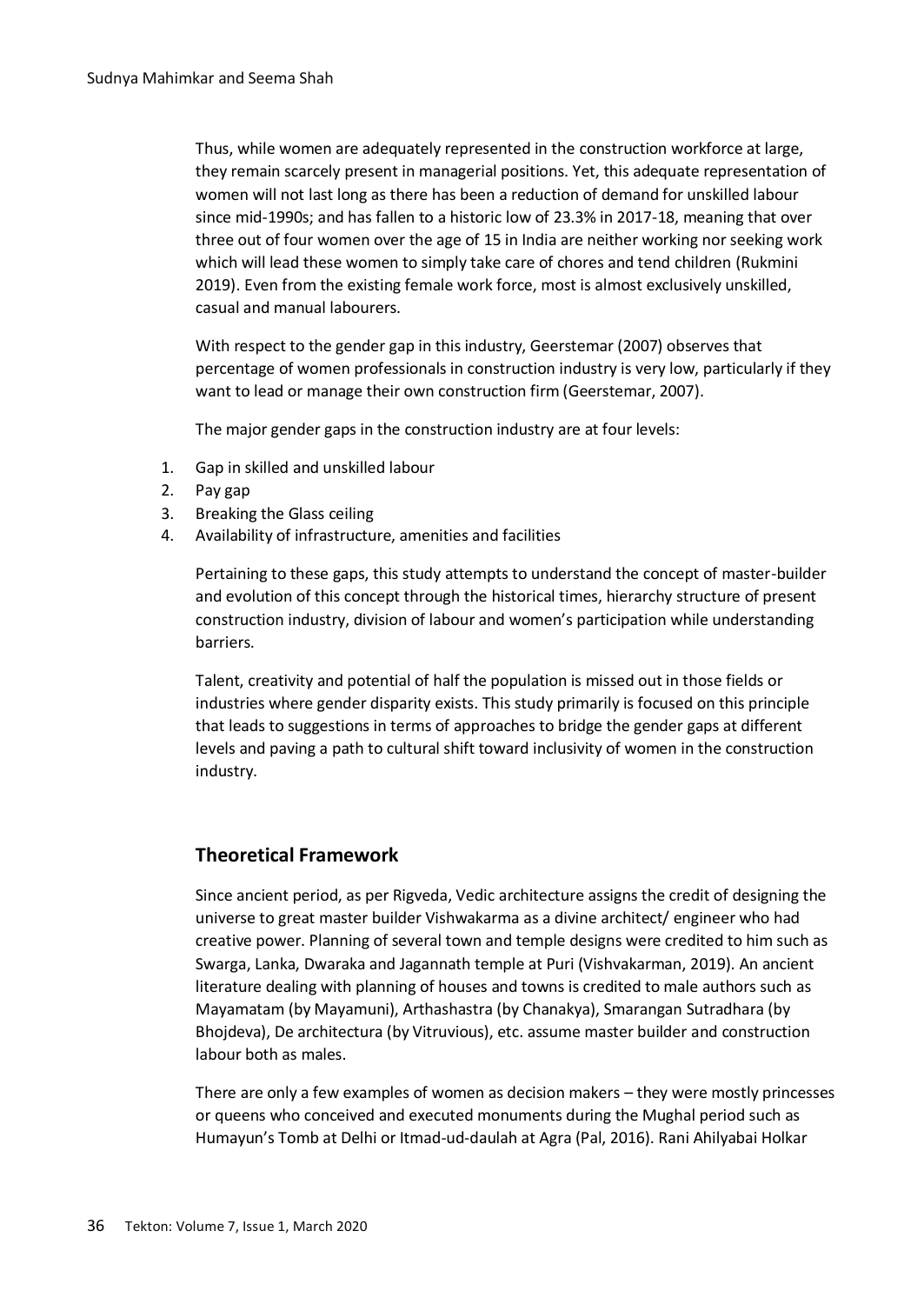with her sympathy towards women's everyday difficulties of collecting water ordered building of numerous *ghats* (stepped access to water) and also various temples.

Women's participation in the construction industry remains almost invisible in world history until World War I. Since 1880, women were gradually accepted into professions like medicine and law. However, while architecture became organized profession in 1857, it was around 1890s, that world witnessed women acquiring academic degree and entering into this profession where they had to struggle a lot to work in the architecture field and sustain as architects (Women in Architecture, Wikipedia, 2020).

It has been more than a century now and yet a vacuum remains in architectural practice where women work under the shadow of their bosses or colleagues or husbands making them almost invisible in the profession.

#### **Career constraints for Women**

The field of construction and its workplace has remained challenging for women limiting it as a career choice for many. According to Dainty et al. (2001) and Haupt Smallwood (2004), this field is highly male dominated and hence the employers' best choice in this industry are always men (Dainty, Bagilhole, & Neale, 2001).

According to Thompson (1996), even the younger generation men are still of the opinion that women are not suitable for jobs in the construction industry, both physically and psychologically (Amaratunga & Haigh, 2006). Further Geerstemar (2007) refers to a very low percentage of leading women professionals in this industry.

Women in the construction industry could be categorized in three groups: women working in professional / technical positions, women in administrative positions, and women as construction labour working at sites. It is rare to find women contractors and site engineers in the construction sector in India, though there are women architects and designers (Ahuja and Kumari, 2013).

- 1. There can be various reasons for under representation of women in construction industry at higher levels where formal education and skills are required. One study Bennett et al. (1999) cited in Patel & Pitroda (2016) states that social acceptance of women in this industry is low due to the following factors:
- 2. Social consideration that the occupation is not suitable for women
- 3. Sexual discrimination which is common
- 4. Assumption that women are physically incapable to handle jobs in this industry such as extreme weather or blue-collar nature of such jobs
- 5. Unsociable work hours
- 6. Exposure to hazards in terms of physical safety The women who pursue a career in the construction industry transgressing their socio-cultural and personal constraints as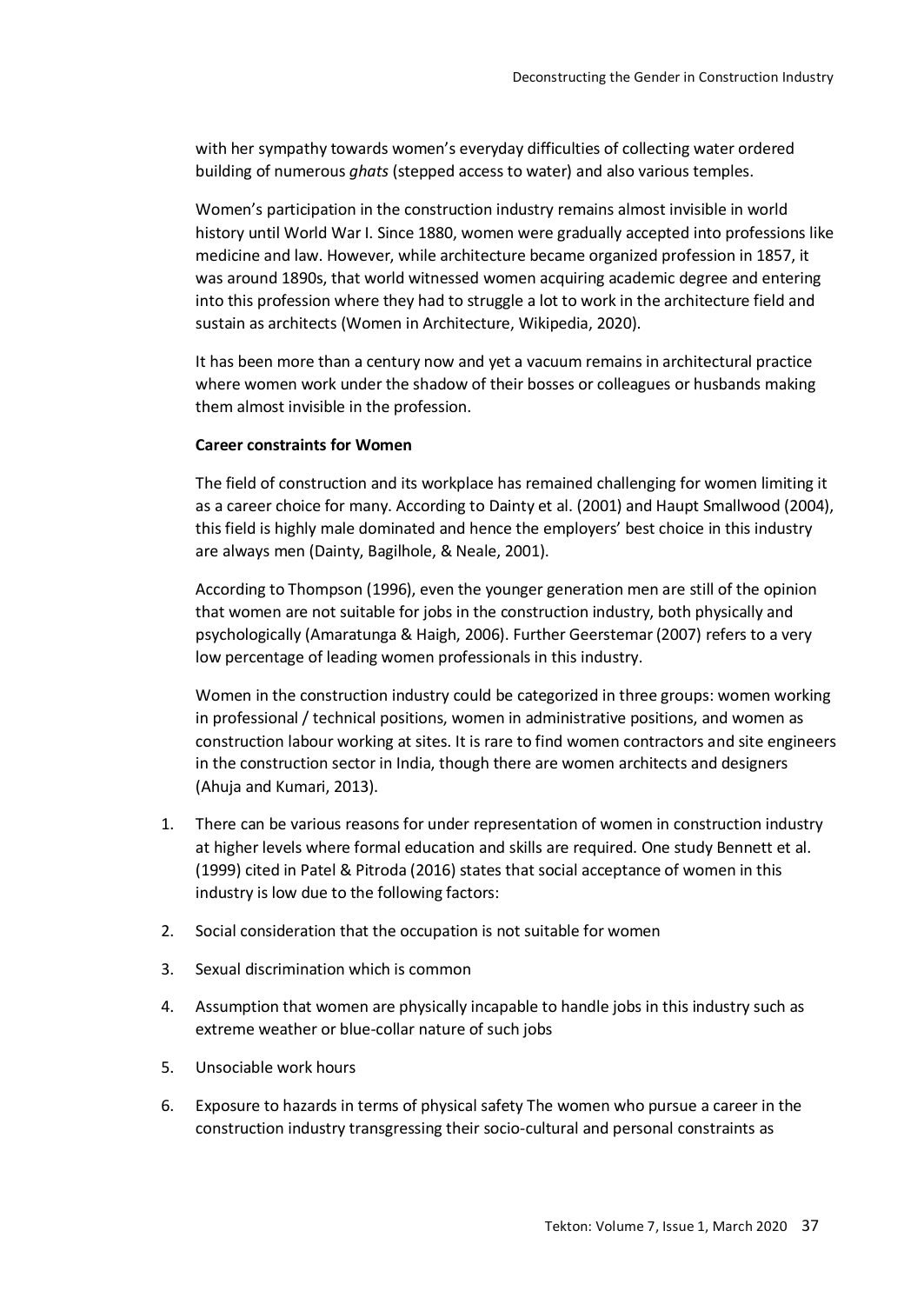mentioned above, further experience various issues at whichever step on the job ladder they are.

The case study at New Delhi (NCR) (Ahuja & Kumari, 2013) through the quantitative field survey was conducted with 93 male and 48 female professionals working in 25 different private organizations through semi-structured questionnaire, it concludes that –

- Women are mostly absent at senior positions
- Women strongly perceive and hence accept less important positions
- Women rarely are involved in site work
- Break in the career of women is inevitable due to absence of maternity leaves consideration in the industry
- Around 60% women vocalised the experience of sexual harassment of various degrees where as 60% men participants did not agree to such experiences of women.

A study in the UK, supports the above findings that women are underrepresented at senior or managerial positions. It also suggests that women adopt democratic & participative style of leadership (Amaratunga R. D., Haigh, Ginige, & Thurairaja, 2008). Another study in Sweden by (Hyslop, 2011) presents a positive approach suggesting that barriers can be turned into opportunities through self-confidence, developing business skills, and networking.

# **Methodology**

Considering the various studies and statistical data with respect to construction industry, this study attempts to explore –

- 1. Women's experiences, opinions and issues at different steps in the job ladder
- 2. Approaches and suggestions towards
- a. Improving the quality of life of unskilled female labour
- b. Increasing participation of women at managerial and decision-making levels

The research methods followed for the inquiry to explore the above concerns are both qualitative and quantitative. Literature review with statistical data is used to explore issues of women working as construction labour whereas on-field surveys both qualitative and quantitative were conducted to identify the gender gap at managerial and decision making levels. The survey questionnaire was designed so as to address the following objectives: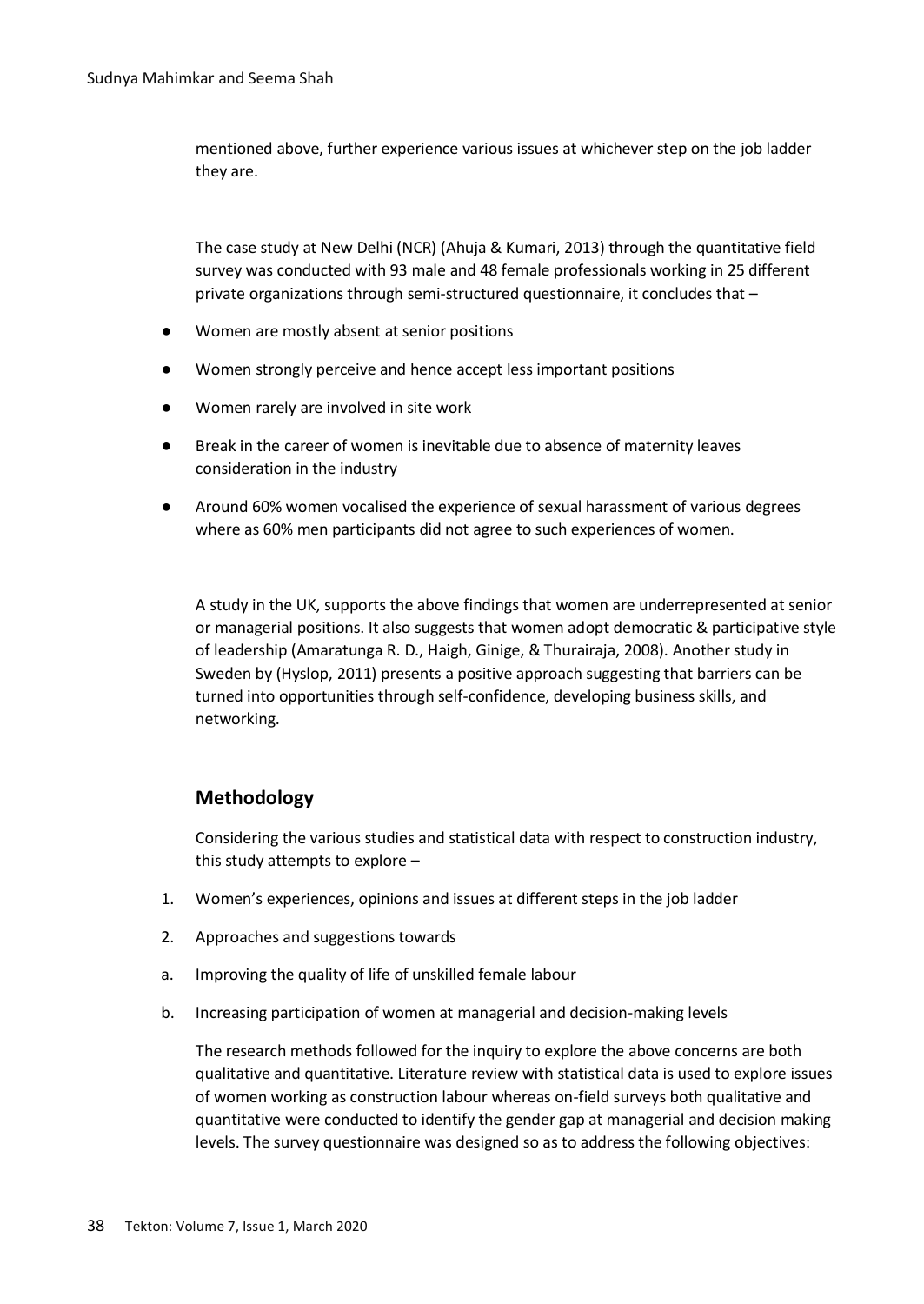- To examine if women's experiences in the construction industry vary with respect to their work type and position in the hierarchical ladder.
- To understand constraints that influence women's career choices in construction industry.
- To identify various approaches to address women's issues in the construction industry so as to increase their participation at higher positions.

## **Research Process**

For the survey, the city of Mumbai was chosen with the consideration that it has a large number of construction activities, due to the very fast growth rate of the city. To address the above objectives, research process adopted in this study involved dual pronged approach – literature review as well as field study. Plethora of research has already dealt with the state of women who work as unskilled labour as well as gender pay gap. Hence this study depends largely upon literature review to understand the specifics of these research objectives. However, to unearth the facts regarding glass ceiling in this industry and availability of infrastructure / facilities, a questionnaire survey was conducted. This study was limited to the geographic area of Mumbai region and to quite a few numbers of women who work at middle or top managerial levels due to their relative absence at such levels in this industry.

### **Methods of Enquiry**

The field study involves two different surveys that include:

- 1. Organizational Category Across 30 real estate organizations having staff strength ranging between 30 and 90 in Mumbai that also included 6 architectural firms with varying staff strength. Human resource managers included both female and male managers.
- 2. Professional category included 60 women at top and middle level management in various departments. The choice to only include women is a conscious decision based on the belief that this will give a good and accurate image of the processes that are present in organizations.

Semi-structured questionnaires were used to collect primary data from the human resource and women managers that encouraged women to share their opinions and experiences unreservedly. 80 questionnaires were distributed to women managers out of which 60 replied. The research also includes unstructured interviews.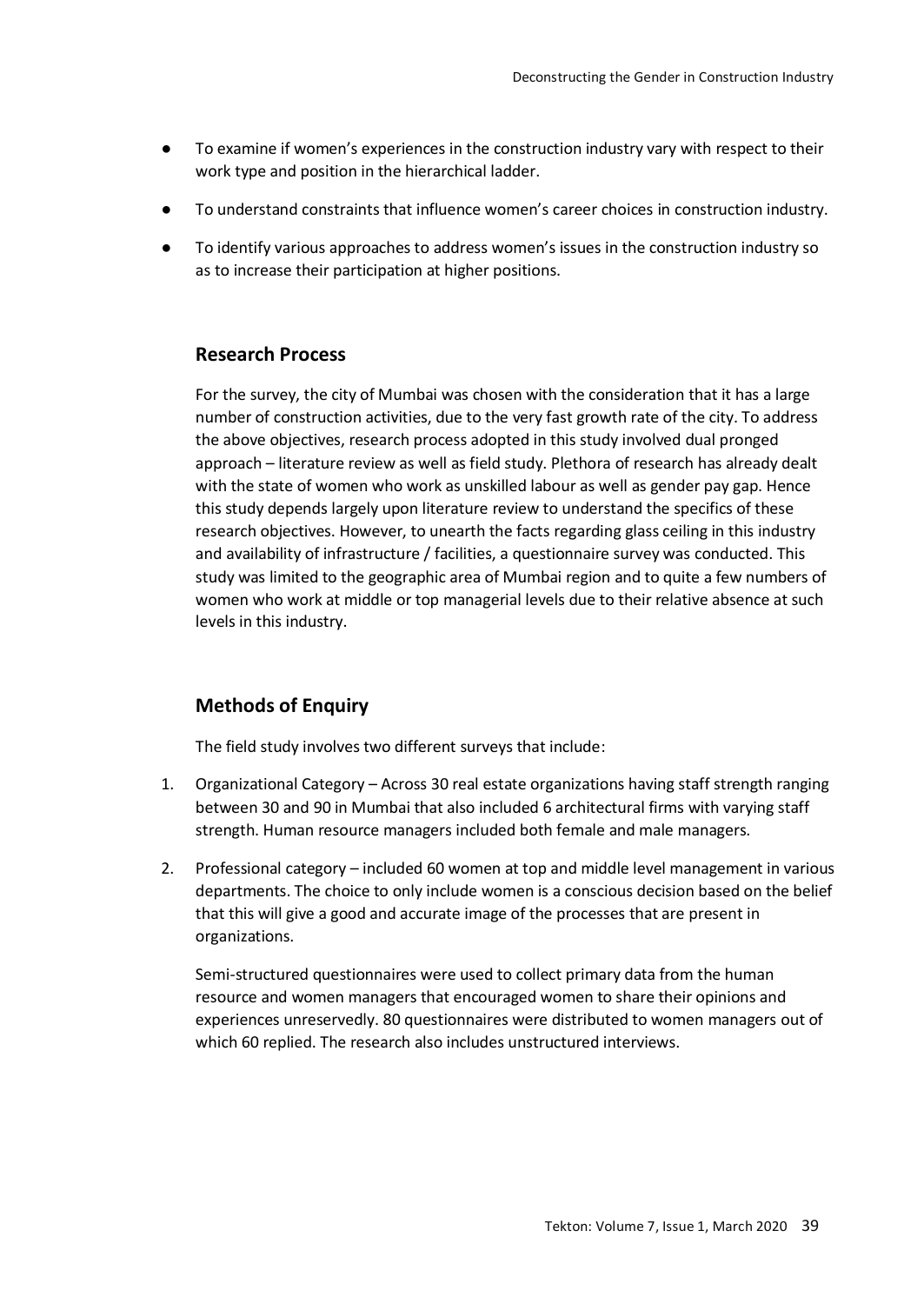| Category of<br>the firms<br>(No. of<br>employees) | Total no.<br>of<br>employe<br>es | Women at<br>top &<br>middle<br>managem<br>ent | Women at<br>lower<br>managem<br>ent |
|---------------------------------------------------|----------------------------------|-----------------------------------------------|-------------------------------------|
| < 30                                              | 313                              | 5%                                            | 12%                                 |
| $30 - 60$                                         | 194                              | 2%                                            | 7%                                  |
| 60-90                                             | 164                              | 3%                                            | 8%                                  |
| >90                                               | 1065                             | 3%                                            | 14%                                 |



*Figure 2: Percentage of women at top and middle management levels Source: Author*

*Figure 3: Percentage of participating women in various types of decision making Source: Author*

# **Findings**

With respect to the major gender gaps in construction industry at four levels mentioned earlier, this study presents the following findings:

**Gap in skilled and unskilled labour –** It has been observed that skilled female labour is almost absent in the construction industry and the same system is reinforced by almost complete absence of opportunities to move up the job ladder. Women are highly tied up by the family responsibilities and unskilled labour have to carry their children on site. This stratum of unskilled female labour doesn't have control on their own earnings. Unavailability of basic infrastructure and facilities such as creche, breastfeeding break and related facility, enclosed toilets, etc. make their lives further miserable. Sexual harassment is commonly experienced and occupational health hazards such as back pain, allergy, pollution, accidents, etc. are faced by all irrespective of gender or skills (Srivastava & Jha, 2016).

**Gender biases** – A gender bias in this industry is quite evident in the pay gaps. In 2018 survey conducted by RICS it was observed that men were paid 36% more than women for the same job in the construction industry, making the sector among the least equal nationally. There is also an age dynamics wherein the gender gap increases with age and it was also found that men receive more bonuses irrespective of the quality of their work (Ing, 2019).

**Glass Ceiling—** Keeping women from top management positions due to tradition of sex discrimination is popularly referred to as "The Glass Ceiling" (Marais, 2010).

The first field survey of this study was conducted with the sample of 60 women at top and middle level management in various departments to understand the job title, position of women professionals in the job ladder and their perceptions towards gender gap in this industry at different managerial levels and further prospects. The data collected was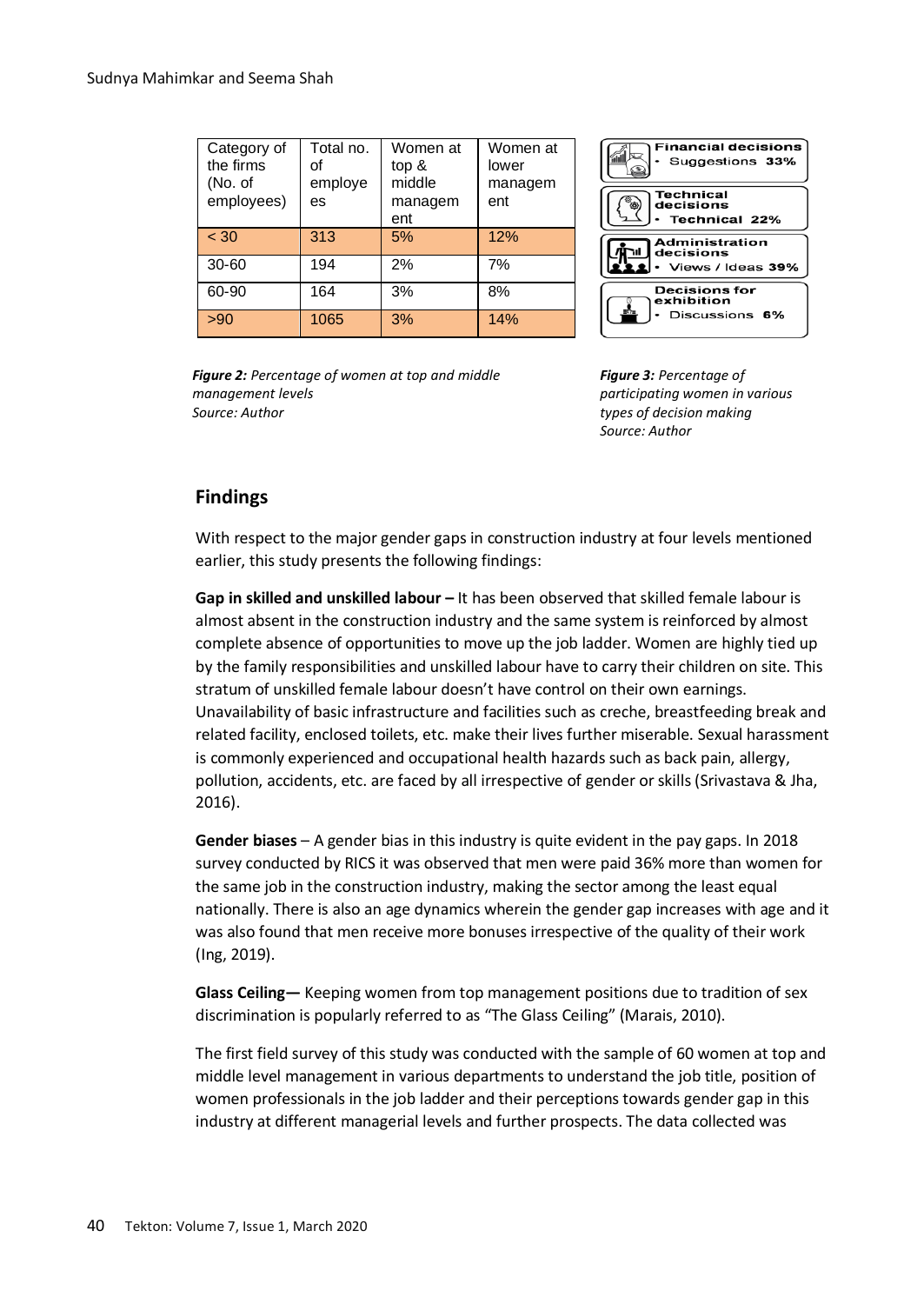analysed in SPSS with Chi-square and Anova for triangulation. The findings of the survey are as follows:

The survey findings point towards a severe gender gap in the participation of women at the top and middle management levels **(Figure 2)**. Those women who are at the top or middle management levels and involved in decision making process, are preferred mostly for their financial or administrative abilities than technical expertise that is pertaining to construction industry in spite of having relevant technical degrees **(Figure 3)**.

The study also sought to identify respondents' perceptions if the gender bias is an underlying factor or clear preferences are mentioned in the advertisements for various positions in the industry. 63% of respondents are of the opinion that gender bias is evident in such advertisements particularly at the top and middle management level positions. Men are largely hired to handle site operations than women in view of women's perceived physical limitations or unwillingness whereas more women are hired at office operations **(Figure 4 & 5)**.

#### **Preferred Work Profiles for Women** .<br>Marketing **Architects**  $14<sup>o</sup>$ Lawyer: 18% Human Receptionist 16% 24% Accounts 18%

*Figure 4: Preferred work profiles for women Source: Author*





*Figure 5: Preferred work profiles for men Source: Author*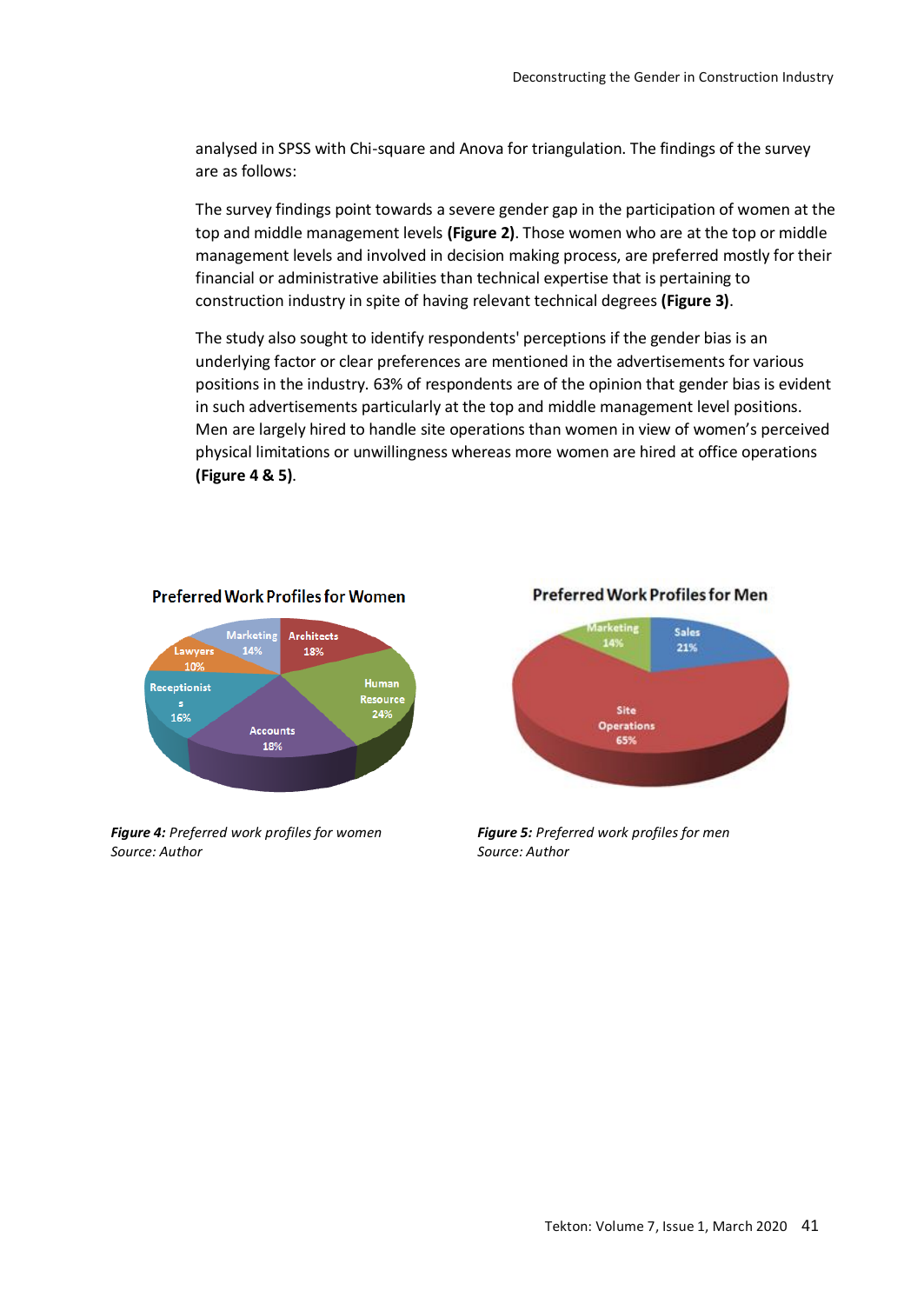

**Concerns While Hiring Women Employees** 

*Figure 6: Concerns while Hiring Women Employees Source: Author*



**Suggestions by Respondents** 

*Figure 7: Respondents' Suggestions to improve the women's status in Construction Industry Source: Author*

Second survey was conducted in 60 real estate and architectural firms/organizations to identify men and women workers' and employers' perceptions about types of jobs (skilled and unskilled), availability of infrastructure and workplace conditions considering differential needs based on gender, remuneration/daily wages, future prospects of learning skills/ promotions, etc.

Findings of this survey are as follows:

Firms or employers presented various concerns while hiring women employees in the construction industry **(Figure 6)**. Most of these concerns also act as external constraints for women who wish to work in this industry. 67% respondents experience lack of training or efforts from management to improve their skills and rise in the job ladder.

**Availability of infrastructure, amenities and facilities –** Unavailability of basic infrastructure makes lives of women construction site labourers quite miserable. Enclosed toilets, facility for child care centres and breastfeeding, primary education for children of site labourers, medical support and safety precautions by employer are the amenities highly missing on most of the construction sites. The larger work force of unskilled female workers is vulnerable to exploitation and sexual harassment.

# **Discussions and Suggestions**

The literature review and survey findings both point towards a huge disparity between male and female employees in the construction industry. The male-female equal ratio in different training institutes such as Architecture, Civil engineering, Construction/Site Management, etc. across India provides an encouraging picture that instil hope towards increased participation; however, this equal proportion suddenly becomes extremely skewed when it comes to jobs in this industry. This poses a serious concern and emphasizes the need to explore and implement ways to increase women's participation.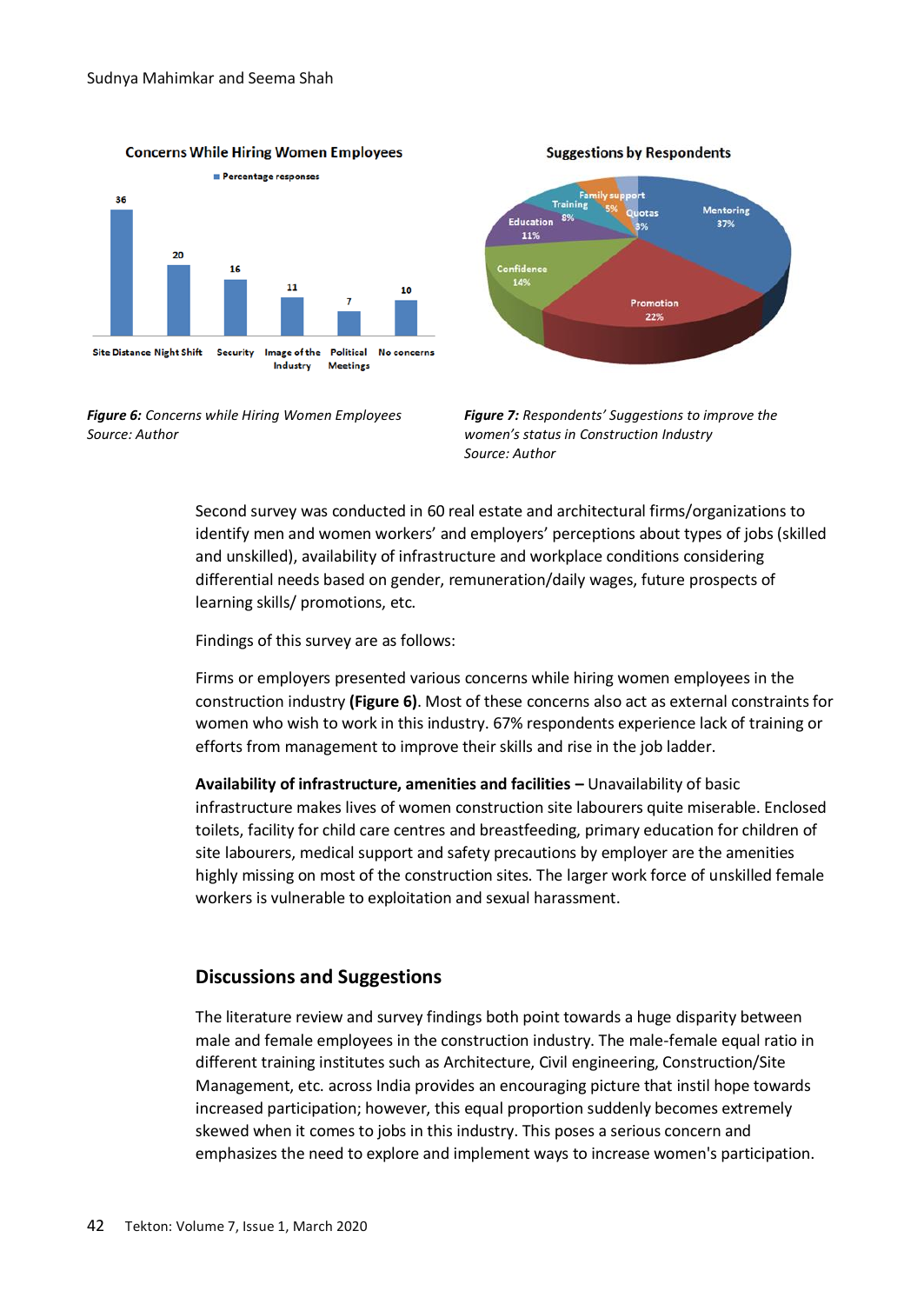The survey respondents had various suggestions regarding improving the situation and to encourage women's participation in the construction industry **(Figure 7)**. Most of them are of the opinion that their work should be appreciated by their immediate bosses and they should mentor the female employees (37%). Promotions in the jobs will definitely change the scenario positively (22%).

The findings of this survey are in tandem with the observations across cities in India. Hence a comprehensive approach is needed to address the issue. For unskilled female labourers, Government must design and implement stringent laws for provision of basic infrastructure and amenities by the employers. Women at this level should be encouraged to acquire better skills with which they can move up the ladder and will see some hopes of better quality of life. Policies incorporating flexible working hours, safety, maternity leave consideration, access to child care and better transport, skills development, basic infrastructure and access to job opportunities for women are highly needed. Women contractors is a highly absent concept which can be promoted by policy makers and encourage them by provision of loans. Understanding the highly skewed percentage of women due to various constraints faced by them, policy makers adopt gender specific approach. The studies have suggested that women adopt democratic & participative style of leadership. With the support of government policies, it is possible to turn the barriers into opportunities.

The holistic approach to this issue will not only improve women's participation, but deconstruct the gender norms that are present in the construction industry by providing opportunities to dignified work contributing to the empowerment of women.

# **Conclusions**

The gender gap in the construction industry is a critical issue that cannot be sorted without intervention. The surveys and literature, both indicate the skewed percentage and point towards difficulties women workers endeavour at every step in the job ladder. They are denied basic amenities and infrastructure, opportunities to promotions and acquiring the necessary skills for the same and equal wages. A complete revolution is required in terms of change in societal perception as well as government policies and employers' positive approaches, educating or training the female workforce at all levels, sensitizing the employers and government and enforcing the laws for betterment of female employees in the construction industry are the immediate steps that are needed to be followed. The task is herculean and will not happen overnight, yet the first step towards inclusiveness will positively make an immense difference to bridge the gender gap in this industry, particularly at higher levels of job ladder.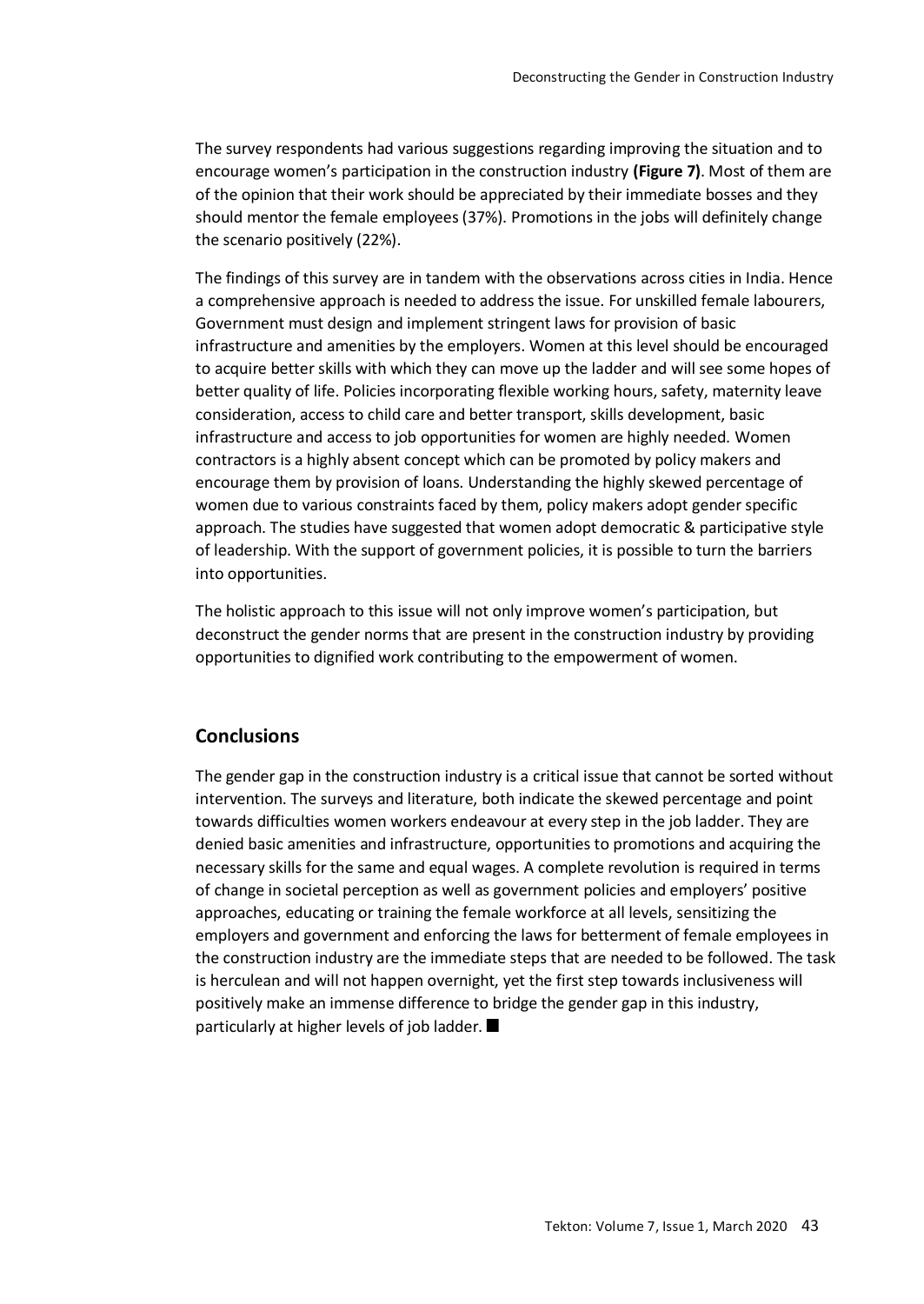# **References**

Ahuja, V., & Kumari, S. (2013). *Women professionals' participation in the construction industry - Indian scenario*. Retrieved November 18, 2015, from https://www.researchgate.net/publication/285701802 women\_professionals%27

Amaratunga, D., & Haigh, R. P. (2006, December). *Construction Industry and Women: A Review of the Barriers.* Retrieved July 7, 2019, from Researchgate: https://www.researchgate.net/publication/229016542

Amaratunga, R. D., Haigh, R. P., Ginige, K., & Thurairaja. (2008). *Constructing Women Leaders.* Retrieved July 8, 2019, from University of Salford, Manchester: http://usir.salford.ac.uk/10016/

Dainty, A., Bagilhole, B. M., & Neale, R. H. (2001). Male and Female perspectives on equality measures for the UK construction sector. *Women in Management Review, 16* (6), 297-304.

Deuskar, N. (2019, May 27). *Composition of 17th Lok Sabha: Women's representation, education and professional backgrounds*. Retrieved July 7, 2019, from Moneycontrol: https://www.moneycontrol.com/news/india/composition-of-17th-lok-sabha-womensrepresentation-education-and-professional-backgrounds-4022871.html

Freeman, J. (1971). The Women's Liberation Movement: Its Origins, Structures and Ideals. *Department of Political Science, University of Chicago.*

Geerstemar. (2007). *Women in working and leadership positions in the construction.* South Africa: Tshwane University of Technology.

Hyslop, M. T. (2011). *Women in Real Estate: A Swedish study of career barriers and opportunities.* Stockholm: Department of Real Estate and Construction Management.

Ing, W. (2019, March 8). *Gender pay gap is still 20% across construction, says RICS.* Retrieved July 8, 2019, from Building: https://www.building.co.uk/news/gender-pay-gap-isstill-20-across-construction-says-rics/5098279.article

Jhabvala, R., & Kanbur, R. (2002). Globalization and Economic Reform as Seen From the Ground: SEWA's Experience in India. *Indian Economy Conference.* Cornell University.

kumari, R. (2009). *http://www.csrindia.org/about-us/publications/research-studies*. Retrieved July 20, 2017, from https://drive.google.com/file/d/0Bf1XIdg1JC\_YjRIVEpNSlZMWVE/view

Marais, C. (2010). *THE GLASS CEILING IN CONSTRUCTION: COMPANIES IS STILL FIRMLY IN PLACE. WHAT IS THE SECRET: GENDER DIFFERENCES OR LACK OF ABILITIES?* Faculty of Engineering, Built Environment and Information Technology, University of Pretoria.